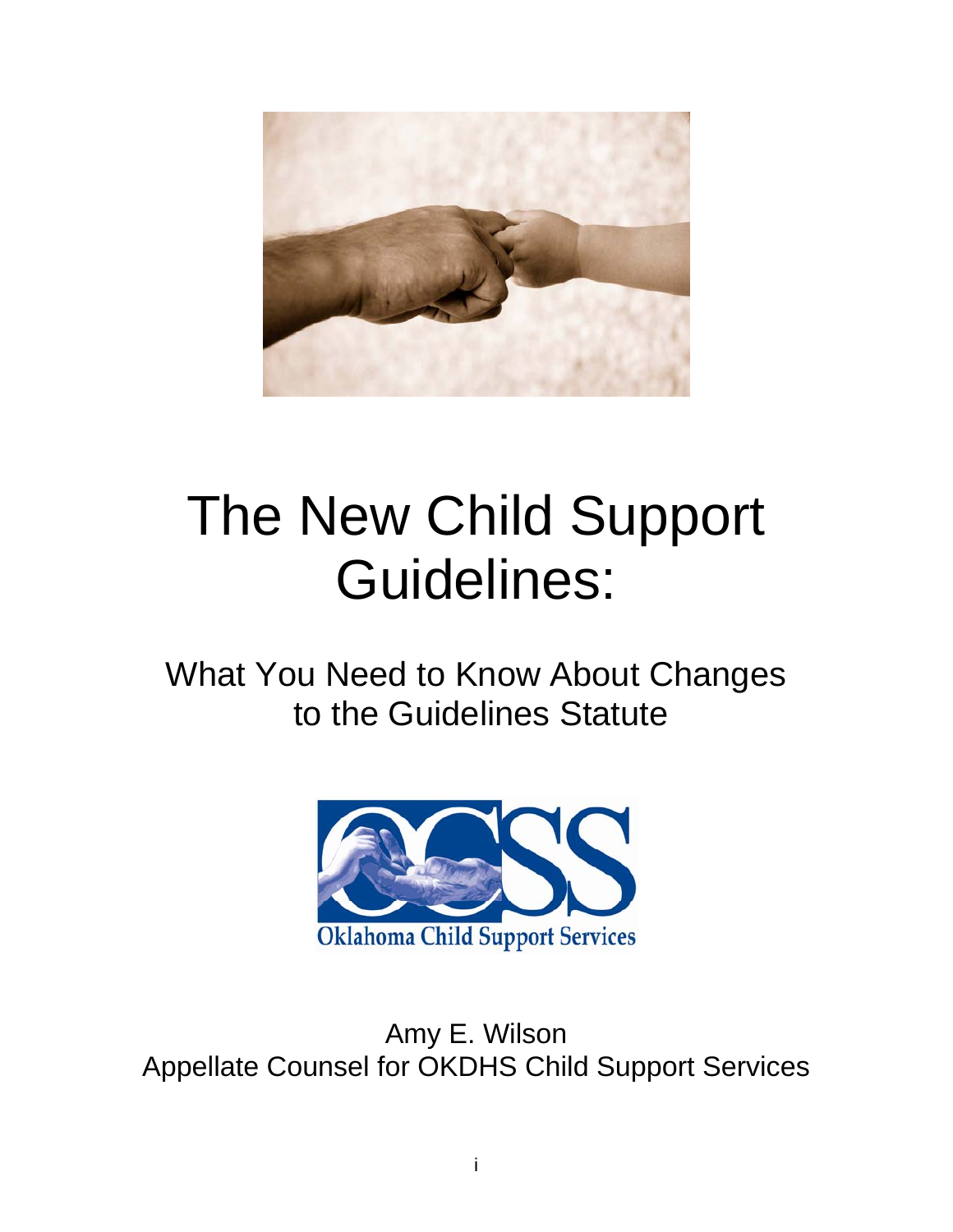| <b>INTRODUCTION</b><br>I.                                                                   | 1                                 |
|---------------------------------------------------------------------------------------------|-----------------------------------|
| 43 O.S. 118<br>Ш.                                                                           | 1                                 |
| <u>III. 43 O.S. § 118A – DEFINITIONS</u>                                                    | $\mathbf{2}$                      |
| IV. 43 O.S. § 118B - DEFINING "INCOME"                                                      | 4                                 |
| <b>SUBSECTION A</b>                                                                         | $\overline{\mathbf{4}}$           |
| <b>SUBSECTION B</b>                                                                         | $\overline{\mathbf{4}}$           |
| <b>SUBSECTION C</b>                                                                         | $\overline{\mathbf{4}}$           |
| <b>SUBSECTION D</b>                                                                         | 5                                 |
| <b>SUBSECTION E</b>                                                                         | $\frac{5}{6}$                     |
| <b>SUBSECTION F</b>                                                                         |                                   |
| <b>SUBSECTION G</b>                                                                         | $6\phantom{1}6$                   |
| <b>SSA BENEFITS AND ONGOING SUPPORT</b><br><b>SSA BENEFITS AND PAST SUPPORT</b>             | $6\phantom{1}6$<br>$\overline{7}$ |
| V. 43 O.S. § 118C - CREDIT FOR OTHER CHILDREN                                               | $\overline{7}$                    |
| VI. 43 O.S. § 118D - THE COMPUTATION                                                        | <u>9</u>                          |
| VII. 43 O.S. § 118E - PARENTING TIME ADJUSTMENT                                             | 9                                 |
| VIII. 43 O.S. § 118F - MEDICAL SUPPORT                                                      | 11                                |
| <b>MEDICAL SUPPORT ORDERS - REQUIREMENTS</b>                                                | 11                                |
| <b>CASH MEDICAL SUPPORT</b>                                                                 | 12                                |
| <b>MEDICAL COSTS AND THE GUIDELINES</b><br><b>OTHER EXPENSES AND EXCHANGING INFORMATION</b> | 13<br>14                          |
| IX. 43 O.S. § 118G - CHILD CARE                                                             | 14                                |
| CHILD CARE WHEN DHS IS NOT PROVIDING A SUBSIDY                                              | 14                                |
| CHILD CARE WHEN DHS IS PAYING A SUBSIDY                                                     | 15                                |
| <b>PARENTS PROVIDING CHILD CARE</b>                                                         | 16                                |
| <u>X. 43 O.S. § 118H - DEVIATIONS</u>                                                       | <u>16</u>                         |
| XI. 43 O.S. § 1181 - MODIFICATION                                                           | 17                                |
| <b>CONCLUSION</b><br>XII.                                                                   | <u>18</u>                         |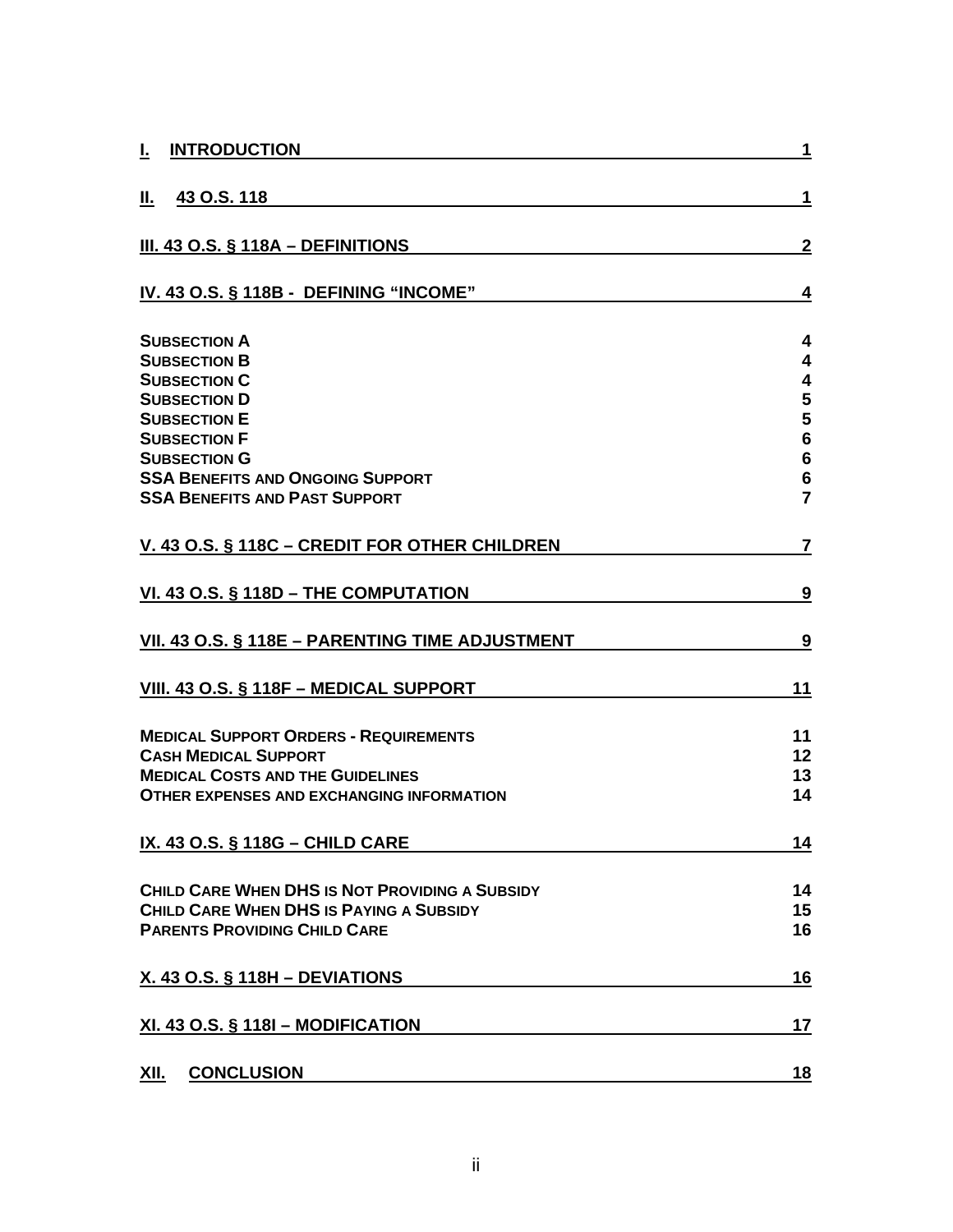# **I. Introduction**

<span id="page-2-0"></span>In 2007, Oklahoma Child Support Services' legislative committee drafted legislation to update the child support guidelines pursuant to the requirement in 43 OS § 119.1 that the guidelines be reviewed every four years.

After drafting its proposal, OCSS invited the private bar to review and offer feedback on the legislation. OCSS held two forums in Tulsa and Oklahoma City which were attended by attorneys and judges. The legislation was also reviewed at various local county bar organizations. After a presentation to the Oklahoma County Bar Association Family Law Section, OU Law Professor Robert Spector and Oklahoma City attorney Carolyn Thompson worked with CSE to revise the bill and make it more amenable to private practitioners.

The revised draft was presented to legislators and passed through a conference committee which included Representative Rex Duncan and Senator James Williamson (a family law attorney in Tulsa). The bill was signed by Governor Henry on June 3, 2008. The child support guidelines portion of the bill is effective July 1, 2009.

*A note about the numbering*: The sections are number 43 O.S. § 118, 118A, 118B, etc. The numbering scheme was determined by legislative staff. Citations will be a little unwieldy due to the use of this scheme. For example, a citation to the definition for "parent" will be 43 O.S. § 118A(10). However, having the material broken down into separate statutory sections should still make using the guidelines easier for practitioners.

## **II. 43 O.S. 118**

<span id="page-2-1"></span>One of the main goals of the legislation is to reorganize the monstrous amount of law stuffed into 43 O.S. § 118 and put it into some logical order. The new organization makes it much easier to navigate through the guidelines and pinpoint particular citations during an actual case.

This section, which previously<sup>[1](#page-2-2)</sup> contained the entirety of the guidelines, now contains only two provisions. Subsection A contains the "rebuttable presumption" language from the previous statute, and states that a child support calculation based on the guidelines is rebuttably presumed to be the correct amount.

New language in subsection B lists the assumptions of what is covered by a basic child support obligation. The statute "assumes that all families incur certain child-rearing

<span id="page-2-2"></span> $\overline{a}$ <sup>1</sup> For the purposes of this paper, references to the "previous" statute will be to the version of 43 O.S. § 118 currently in effect through June 30, 2009. Reference to the "current" statute will reference the statutory changes in SB 2194, effective July 1, 2009.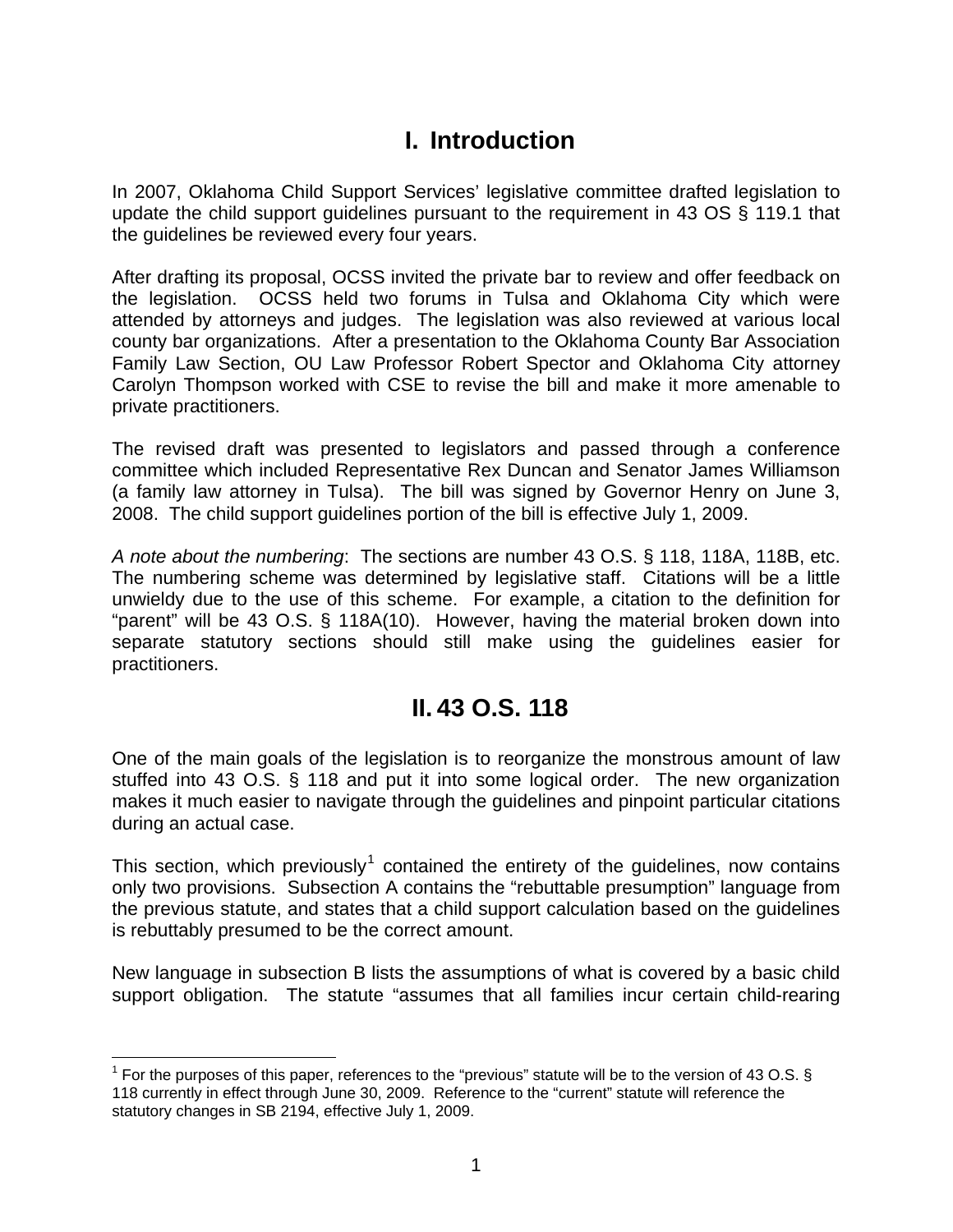expenses." The base child support obligation includes housing, food, transportation, basic educational expenses, clothing, and entertainment.

Most of the other language from 43 O.S. § 118 has been moved into the sections below.

# **III. 43 O.S. § 118A – Definitions**

<span id="page-3-0"></span>This section gives definitions that control common terms throughout the guidelines statute. Many of the definitions are intuitive, while others were found in the previous statute.

- 1. "Adjusted gross income." This term means the net income of a parent comprised of the gross income of the parent (discussed in 118B), plus any Social Security benefit paid on behalf of that parent (discussed further in 118B(G)), minus: support alimony actually paid in another case, deductions for other children (discussed in 118C), and deduction for debt service on the preexisting, jointly acquired debt of the parents.
- 2. "Base child support obligation." The amount from the guidelines schedule found in 43 O.S. § 119 for the parents' income and the number of children in the case. This amount is rebuttably presumed to be appropriate and does not include other expenses, such as medical and child care costs.
- 3. "Current monthly child support obligation." This is the base child support obligation plus the proportional share of medical insurance and child care costs. Note that this includes "annualized" (or averaged) child care costs. Medical insurance and child care are covered in more detail in subsequent sections.
- 4. "Custodial person." This is the parent or third party who has physical custody of the child for more than 18[2](#page-3-1) days per year.<sup>2</sup>
- 5. "Noncustodial parent." This is the parent who has physical custody of the child for 182 or fewer days per year.
- 6. "Obligor." The person who is ordered to pay child support.
- 7. "Obligee." The person to whom child support is owed. This may include DHS or another person designated by the court.

It should be noted that due to the shared parenting formula, it may be possible for a noncustodial parent to be an obligee, and for a custodial parent to be an obligor. These definitions do not address legal custody of a child, but attempt to ensure that

<span id="page-3-1"></span> 2 The reference to "days" in this and in subsection (5) are a result of a scrivener's error. The text should read "overnights."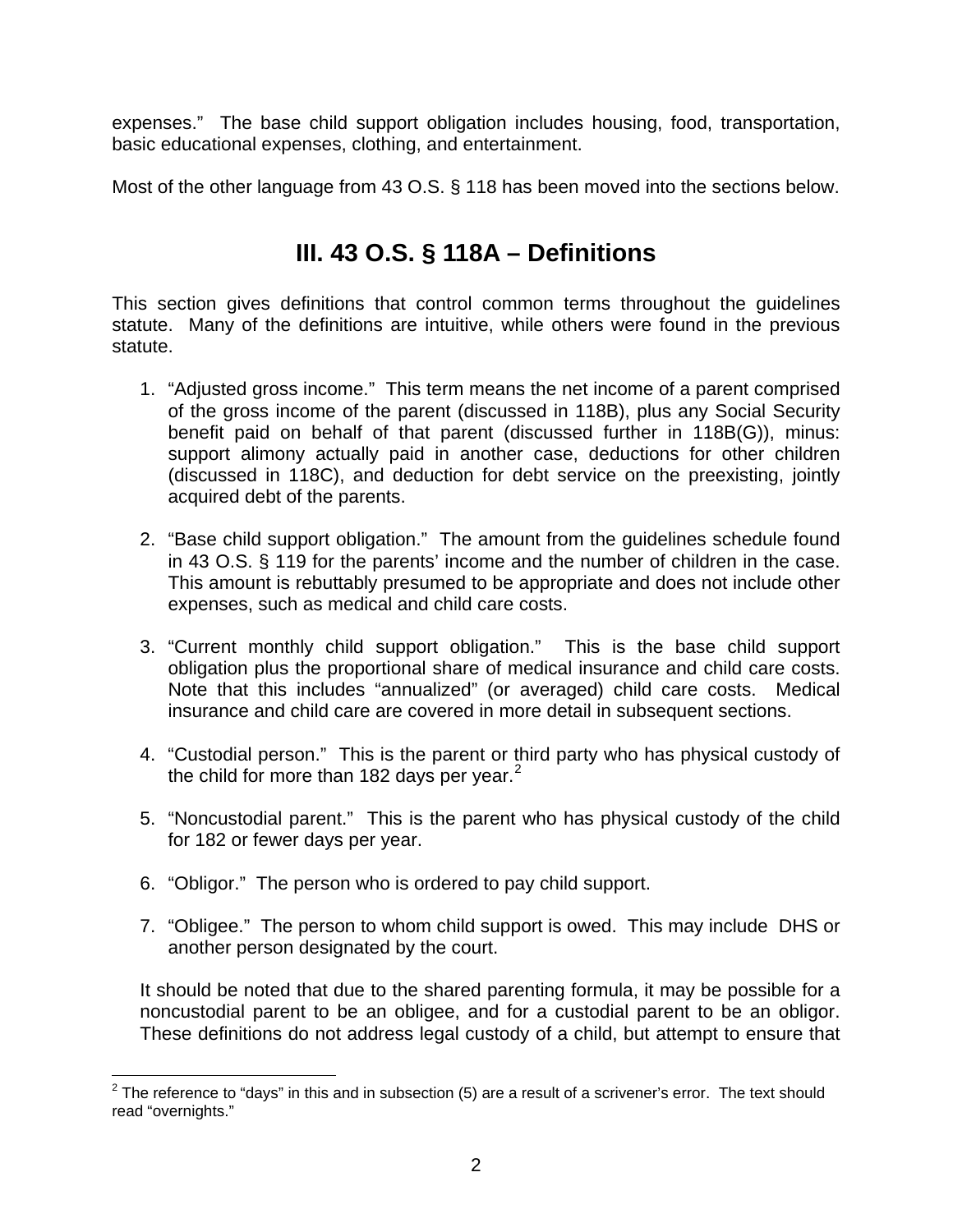the child receives equivalent or proportional support regardless of with which parent he or she is residing.

- 8. "Other contributions." These are expenses not included in the current monthly child support obligation, such as recurring monthly medical and visitation transportation costs. These are not commonly included in a child support order, but the statutes make allowance for them.
- 9. "Overnight." This is the trigger for the shared parenting (now "parenting time adjustment") calculation. While shared parenting in Oklahoma has always been triggered by the number of overnights spent with a parent, the definition has been tightened up to require that the "overnight" be for a period of at least twelve hours and that the parent exercising the overnight must make a "reasonable expenditure of resources for the care of the child." Shared parenting is discussed further in 118E below.
- 10. "Parent." This definition, which cross-references the Uniform Parentage Act, $3$ may seem unnecessary and self-explanatory. In some cases, however, it might avoid litigation. For example, in cases where one parent is deceased and the child is in the custody of a third-party, the noncustodial parent may attempt to argue that the custodial person's income should be used in place of the deceased parent's income. Under this definition, however, it is clear that a "parent" for the purposes of the guidelines is a legal parent, not a third party custodial person. Only the gross income of parents is used in the guidelines. (43 O.S. § 118D(A)). Therefore, the income of a third party custodial person is not included for child support purposes unless that person has become a parent (presumably by adoption) under the UPA.
- 11. "Parenting time adjustment." This term replaces "shared parenting" and refers to the credit to the child support obligation based on an increase in parenting time with the noncustodial parent.
- 12. "Payor." This is a person or entity paying money to an obligor. If the obligor is self-employed, the obligor is also the payor.

The intent of the definitions is to ensure that terms are used consistently throughout the guidelines. Unfortunately, there is likely some room for clarification and perhaps further definitions. Suggestions are always welcome and suggested language is appreciated.

Further clarification or examination is especially appropriate with regard to the term "physical custody." The intent is to take the child support calculation out of the realm of legal custody. The term "custody" is loaded with meaning in Oklahoma law, meaning

<span id="page-4-0"></span> 3 "Parent" means an individual who has established a parent-child relationship under Section 5 of this act." 10 O.S. § 7700-102(13). "Parent-child relationship" means the legal relationship between a child and a parent of the child. The term includes the mother-child relationship and the father-child relationship." 10 O.S. § 7700-102(14).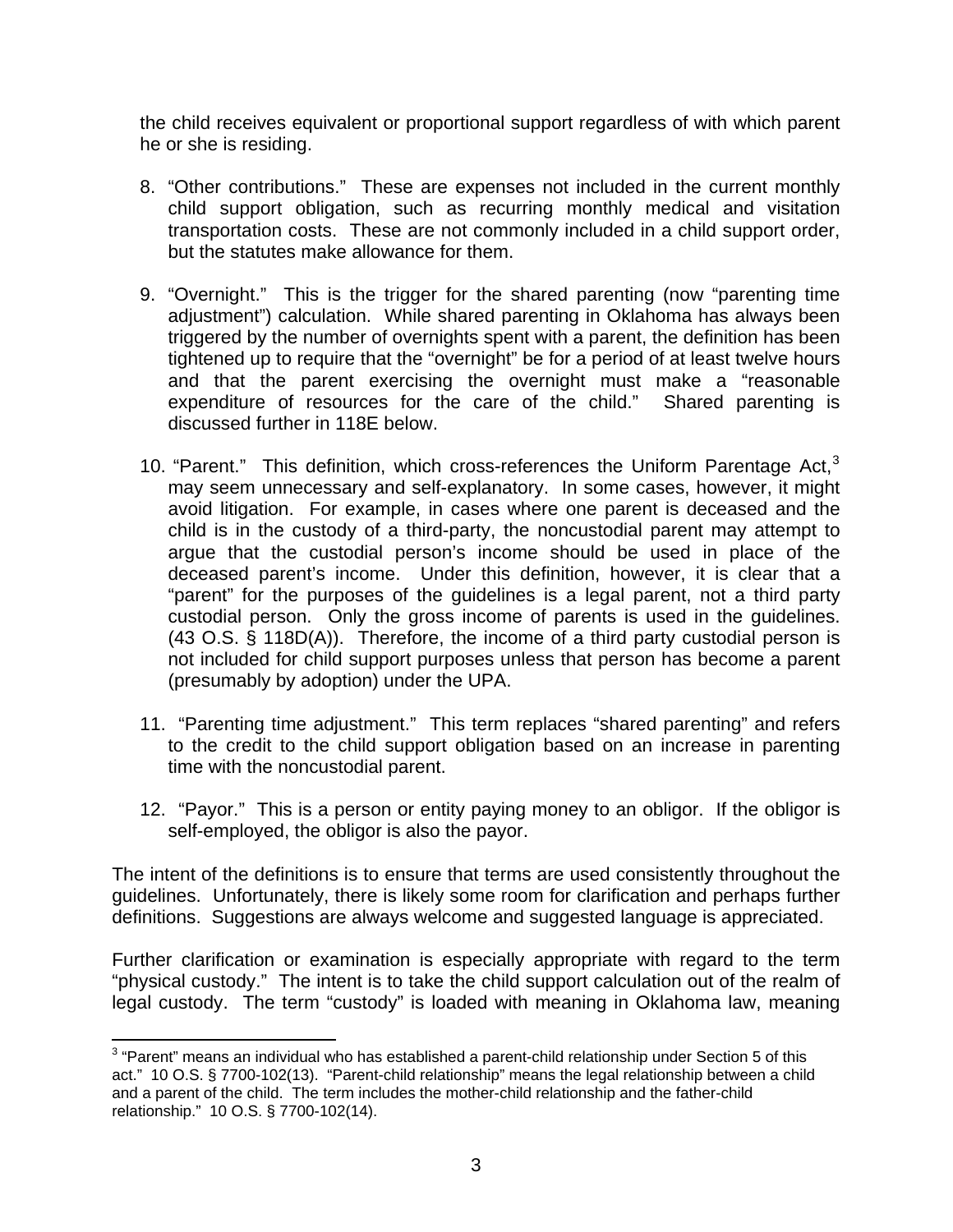both physical possession and control of the child and the bundle of legal rights associated with parenthood.

Unless Oklahoma is willing to take on the Texas model of "managing conservator," etc., there must be some other distinction between legal custody and physical custody. Input from private practitioners indicated they were no longer comfortable discussing parents in terms of "custodial" and "non-custodial." In the way of compromises, this portion of the final product was not entirely satisfactory to any of the participants and could likely be improved with some clarification. It may be time for a sea-change in nomenclature. Hopefully, there will be meaningful participation from all members of the family law community as we attempt to work this out and come up with terms that are acceptable to all.

# **IV. 43 O.S. § 118B - Defining "Income"**

<span id="page-5-0"></span>While the definition section above attempts to define terms that should be used consistently throughout the statutes, the definition of income is such a complex and integral part of calculating child support that it was given its own section.

<span id="page-5-1"></span>**Subsection A** discusses income included for the purpose of child support. Gross income for purposes of child support is comprised of earned and passive income. "Earned income" is, intuitively, any income earned by a parent, unless specifically excluded. The statute gives an inclusive list of types of earned income, and includes salaries, wages, tips, commissions, bonuses, severance pay, and various types of military pay.

Passive income is any other type of income and includes dividends, pensions, rent, interest and trust income, support alimony from another case, annuities, social security and workers' compensation benefits, unemployment and disability benefits, gifts, prizes, gambling and lottery winnings, and royalties. Again, this list is inclusive and there may be other types of passive income that can be included for the guidelines.

<span id="page-5-2"></span>**Subsection B** discusses income excluded from the quidelines. Excluded income is an exclusive list, meaning that if a type of income is not included in the list, it is not excluded from use in the guidelines. Excluded income is money received for the benefit of a child (child support for children not before the court, adoption assistance subsidy, the child's income, foster care payments), or is means-tested, or received due to some hardship on the part of the parent (TANF, SSI, food stamps, disability payments).

<span id="page-5-3"></span>**Subsection C** discusses the computation of gross income. The court may use the most equitable of four options:

1. actual monthly income (plus overtime and supplemental income as deemed equitable);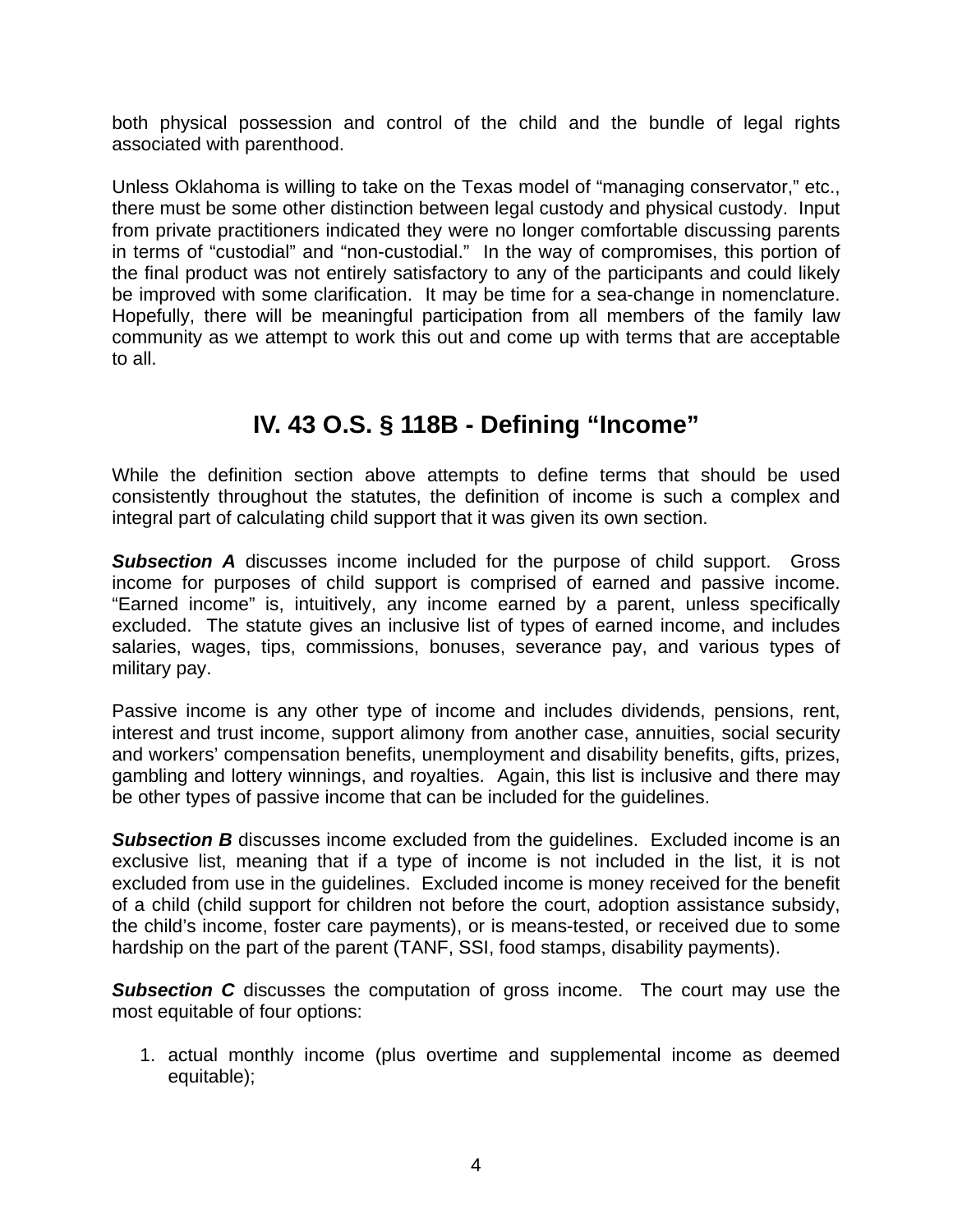- 2. average gross monthly income for time actually employed during the previous three years;
- 3. minimum wage for a forty-hour work week; or
- 4. imputed income as discussed in subsection (D).

As under the previous statute, if the parent is permanently disabled, the court must use actual monthly gross income.

<span id="page-6-0"></span>**Subsection D** discusses imputing income. This section allows the court to use an amount other than the actual earned income of a parent when the actual amount does not reflect the parent's true earning ability or the funds available for the support of the child. The court may use the actual or average income, or may instead impute gross income. The court must choose one method.

While the court has always had the power to impute income, this section provides clarification by giving the court guidance as to factors that may make imputation appropriate in a particular case. In considering whether or not to impute income, the court may determine if a parent is willfully or voluntarily underemployed or unemployed. The court may consider such facts as:

- Whether a parent's un- or underemployment is willful or voluntary, including whether the parent is unemployed due to training or education that will ultimately benefit the child.
- Whether there is no reliable evidence of income.
- The earning ability of the parent (past employment, education, training, ability to work).
- The lifestyle of the parent, including assets and resources owned by the current spouse that appears unreasonable for the income claimed by the parent.
- Whether the parent is a caretaker of a handicapped or seriously ill child or relative, if the care required reduces the parent's ability to work outside the home.

The court may also consider other case-specific factors as appropriate. It should be noted that these factors can be used both ways, that is, the presence of a particular factor may make it appropriate for the court to impute higher than actual income (for example, if a parent is able, by training or education, to earn more), or to impute lower than actual income, or perhaps no income at all (for example, if a parent lacks training or the ability to work and earn money). The court has great discretion on the issue of income imputation and can tailor a gross monthly income that is most appropriate in the case before it.

<span id="page-6-1"></span>**Subsection E** discusses self-employment income, mostly in the context of what should be excluded from the gross income of the self-employed parent. Self-employment income includes income from business operations, independent contracting or consulting, sales of goods or services, and rental property income. The self-employed parent is entitled to subtract the "ordinary and reasonable expenses necessary to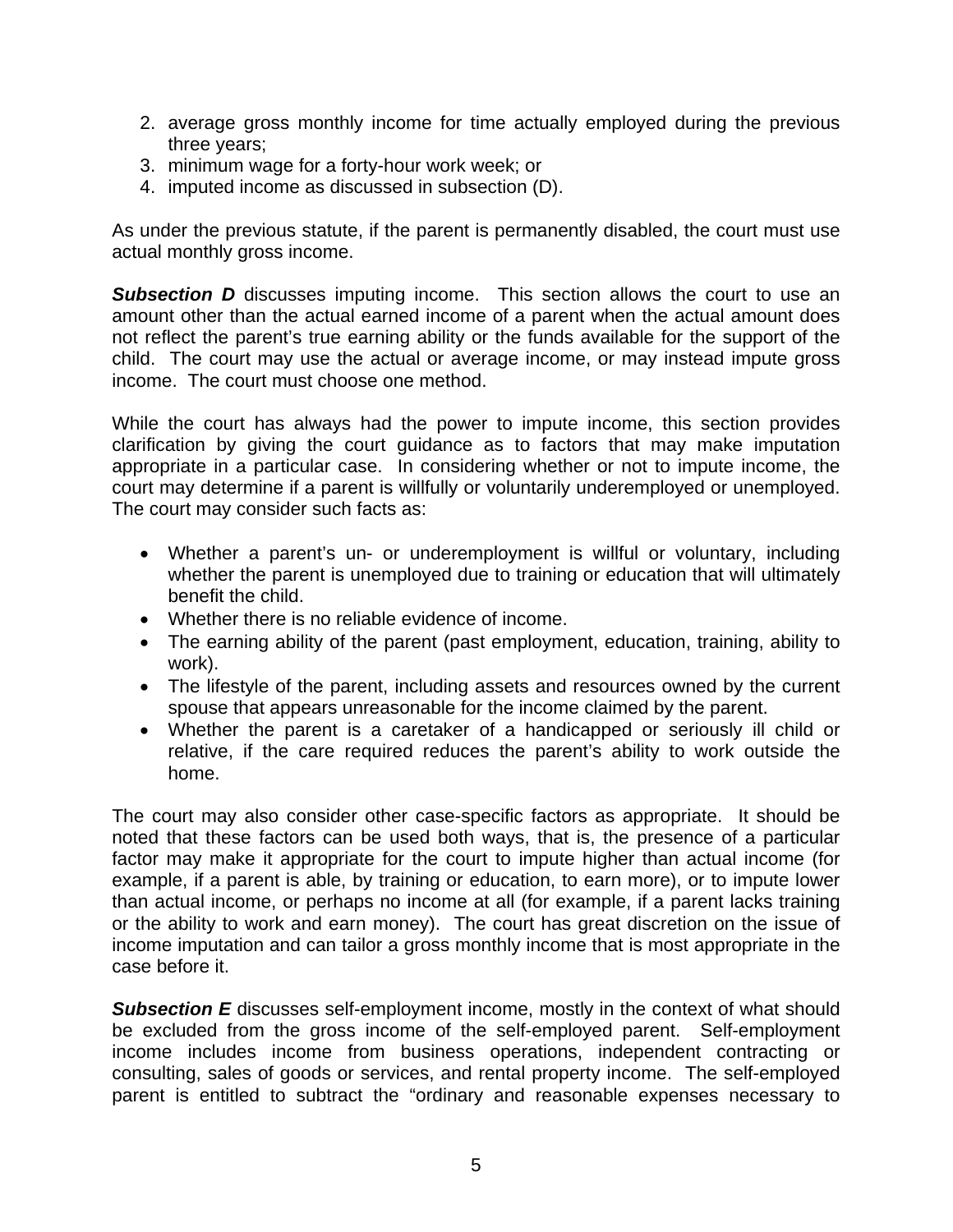produce such income." The statute retains the language that clarifies that a determination of income for tax purposes does not control for child support purposes. Accelerated depreciation, in particular, is not considered a reasonable expense and should not be deducted.<sup>[4](#page-7-3)</sup>

<span id="page-7-0"></span>**Subsection F** discusses the inclusion of fringe benefits as income. If a parent receives fringe benefits or in-kinds remuneration that significantly reduces personal living expenses, those benefits shall be counted as income. Fringe benefits may include company car, housing, or room and board. The statute specifically includes Basic Allowance for Housing, Basic Allowance for Subsistence, and Variable Housing Allowances for service members.<sup>[5](#page-7-4)</sup>

<span id="page-7-1"></span>**Subsection G** discusses the interaction of Social Security Disability Benefits and the child support guidelines. The new statute attempts to codify Oklahoma case law regarding the treatment of Social Security benefits when calculating the guidelines,<sup>[6](#page-7-5)</sup> and also to clarify the treatment of Social Security benefits paid directly to the obligee or minor child as a credit against child support arrears.<sup>[7](#page-7-6)</sup>

## <span id="page-7-2"></span>*SSA Benefits and Ongoing Support*

First, the statute sets out the calculation method for setting child support when the child receives Social Security benefits based on the death or disability of a parent. The benefit amount is included as income "to the parent on whose account the benefit of the child is drawn."

In other words, if the father is disabled and the child receives a disability benefit based on father's disability, the child's benefit is included in father's income:

| Father's actual monthly income (from SSA benefit):                | \$1,000.00 |  |  |
|-------------------------------------------------------------------|------------|--|--|
| Amount paid by SSA to mother on child's behalf:                   | \$ 500.00  |  |  |
| Father's total monthly gross income for child support: \$1,500.00 |            |  |  |

The calculation continues as in any other case, through the calculation of medical insurance and child care costs. After the calculation is complete, the current monthly child support amount is compared to the amount of the benefit paid on the child's behalf. If the guideline amount is less than the SSA benefit, no further amount is assessed to father and he owes no current monthly child support:

| Child support guideline amount: \$450.00 |          |         |  |
|------------------------------------------|----------|---------|--|
| <b>SSA benefit:</b>                      | \$500.00 |         |  |
| Net child support amount:                |          | \$ 0.00 |  |

<span id="page-7-3"></span> 4 See e.g., *Fisher v. Fisher*, Court of Civil Appeals unpublished opinion #102,872 (Division 3, 2007).

5 See e.g., *Hees v. Hees*, 2003 OK CIV APP 103.

<span id="page-7-5"></span><span id="page-7-4"></span><sup>6</sup> *Nazworth v. Nazworth*, 1996 OK CIV APP 134. 7

<span id="page-7-6"></span> $^7$  See e.g., *Merritt v. Merritt*, 2003 OK 68.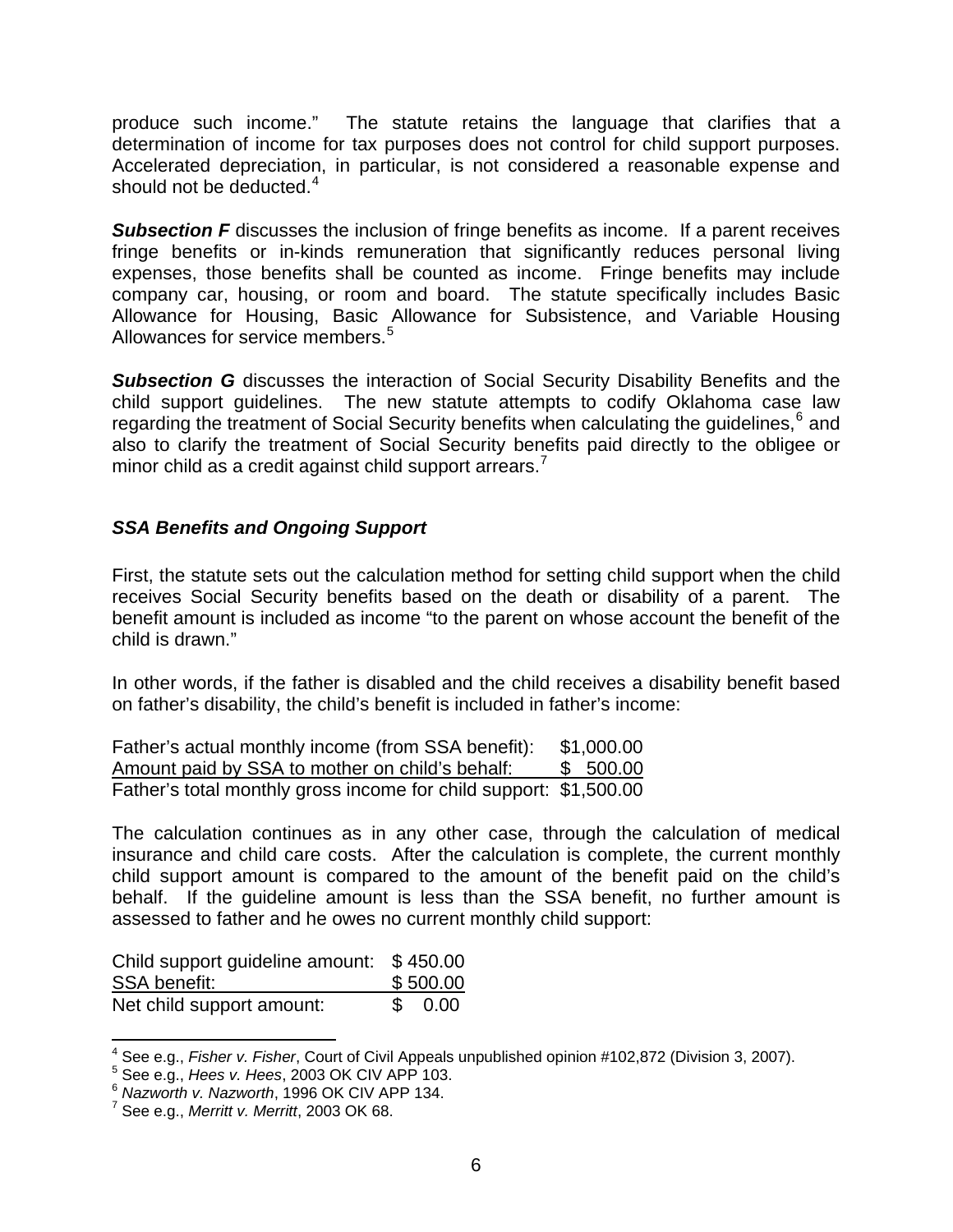If the guideline amount is greater than the SSA benefit, father owes the difference between the amounts:

| Child support guideline amount: | \$600.00 |
|---------------------------------|----------|
| <b>SSA benefit:</b>             | \$500.00 |
| Net child support amount:       | \$100.00 |

Any "excess" SSA benefits paid for the child over and above the guidelines amount are retained by the child's caretaker and cannot be used to decrease the child support order or reduce arrearages. The child support form must include a notation about the use of SSA benefits.

## <span id="page-8-0"></span>*SSA Benefits and Past Support*

The formula above is to be applied to ongoing support only. It can only be applied to child support from the date a Motion to Modify was filed. However, the court may determine whether or not to give credit for SSA benefits paid to the child's caretaker prior to a modification. Credit can be given for monthly payments or for lump sums. The payments must have been made to the caretaker rather than to the child, and credit can only be given for the time period of the noncustodial parent's disability, as determined by the SSA.

# **V. 43 O.S. § 118C – Credit for Other Children**

<span id="page-8-1"></span>The previous guidelines statute allowed the court to consider the obligations of parents for children not before the court, and the court retains that power. Formerly, the statute required that the amount of a court order for child support, to the extent actually paid, be deducted from the parent's gross monthly income. The previous statute allowed consideration of children in a parent's home, but did not provide any guidance as to how that consideration would work in the quidelines. $8<sup>8</sup>$  $8<sup>8</sup>$ 

In order to qualify for the credit, the children must be:

- 1. The biological, legal, or adopted child of the parent;
- 2. born prior to the child in the case before the court;
- 3. actually supported by the parent; and
- 4. not a child of the parents before the court.

The child must satisfy all of these criteria, or no credit may be given. The statute continues to exclude from credit stepchildren and other children for whom the parent has no legal obligation.

<span id="page-8-2"></span>е в 43 O.S. § 118(C).<br><sup>8</sup> See 43 O.S. § 118(C).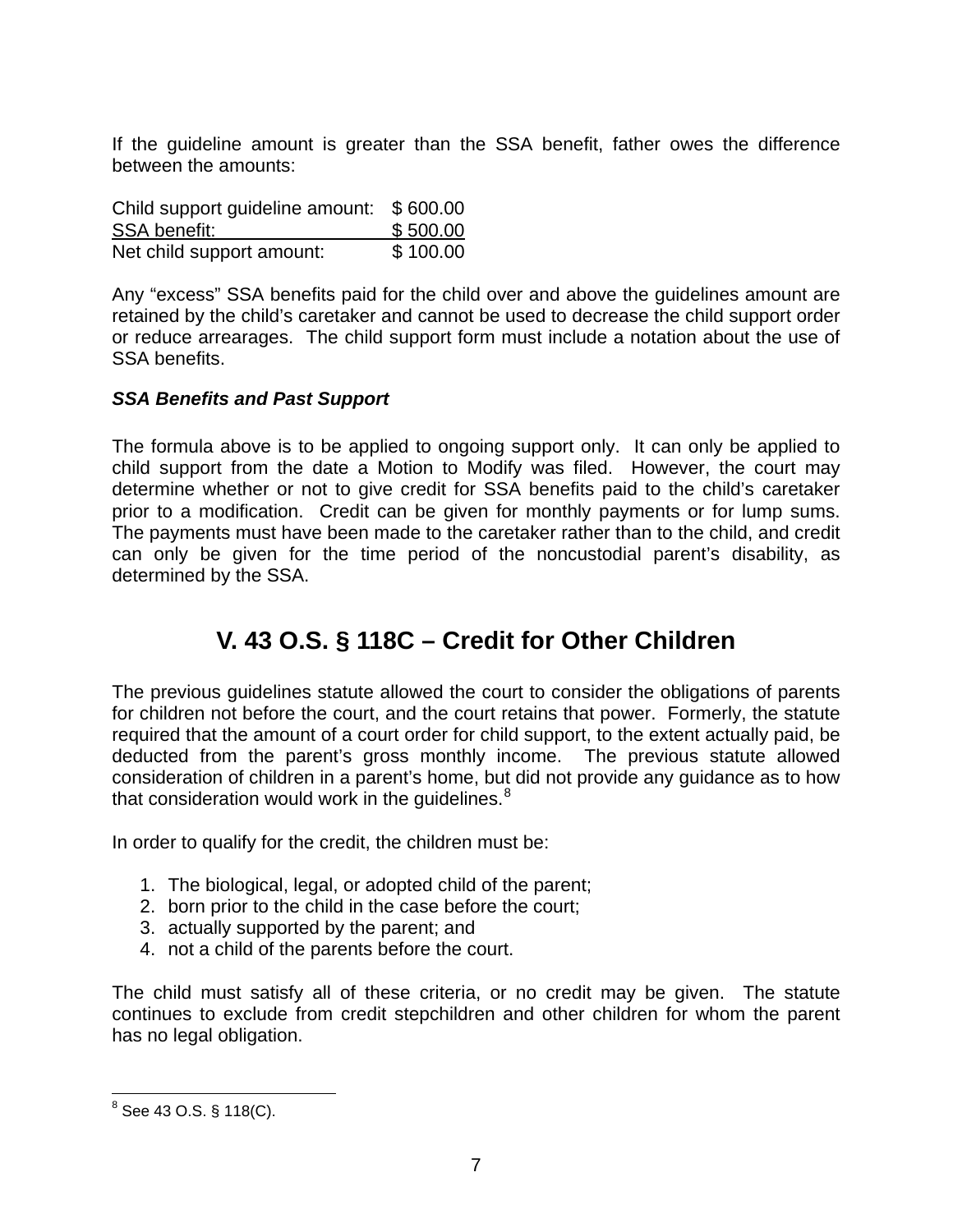This section provides credit for two types of children who are not the children of the parents in the case before the court. Under this statute, the court will continue to credit the court ordered amount from the parent's income. Now, the court must also set an amount for in-home children according to the parent's income and the guidelines.

"Out of home children" refers to children not living in the parent's home, but who are the subject of a court order for support. Once the parent proves the existence of a support order and compliance with the order, the parent may deduct from his income the actual court-ordered amount, "averaged to the amount actually paid over the most recent twelve month period."

"In-home children" refers to children who live in the parent's home. In order to calculate the credit for these types of children, the court determines the number of children entitled to the credit, then uses the guideline amount for the parent's income for that number of children. That amount is used as a credit from the parent's gross income in the same way that a court-ordered amount is credited.

In the example below, father is requesting credit for one child living in his home. Assuming father's monthly gross income is \$1,000, the following calculation would apply:

|                                                                                                                        | Father   | Mother |
|------------------------------------------------------------------------------------------------------------------------|----------|--------|
| Parent Income Information                                                                                              | \$1000   | \$0.00 |
| Number of Qualified children living in parent's home                                                                   |          |        |
|                                                                                                                        |          |        |
| Hypothetical child support order. Apply Line 1 to Child Support<br>Guideline Schedule for number of children in Line 2 |          |        |
|                                                                                                                        | \$206    |        |
|                                                                                                                        |          |        |
| 75. T5 75% of Hypothetical child support order Line 3 x                                                                | \$154.50 |        |

In this case, father is entitled to a credit of \$154.50 from his gross income, leaving him with an adjusted gross of \$845.50. The Department of Human Services is charged with preparing a deduction worksheet that will be part of the Child Support Guidelines computation form. This calculation can be done automatically as part of a guidelines calculator.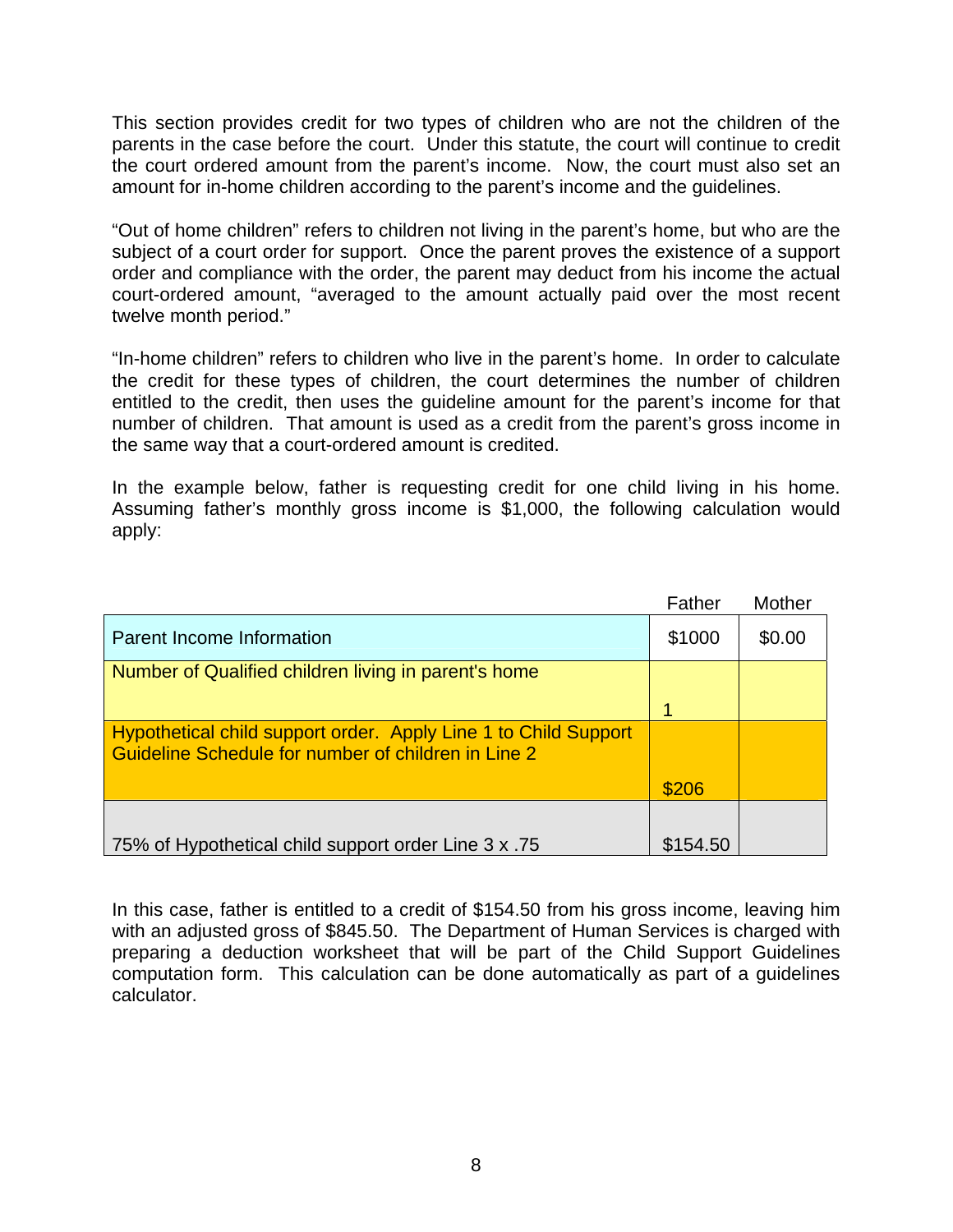# **VI. 43 O.S. § 118D – The Computation**

This section contains the formula and mechanism of the guidelines. It is the "meat and potatoes" of the child support guidelines and sets out how the actual computation is to be done. As under the previous statute, child support is computed by determining the gross income of both parents and then combining the income. The combined monthly income is used to determine each parent's share of the cost of raising their child and to determine the appropriate amount of support for the child. Each parent pays his or her proportionate share of the guideline amount from the chart in 43 O.S. § 119.

This section also clarifies that child support is based on physical custody. In cases where the parents have split custody (that is, each parent has at least one child for whom the parents are responsible), the guidelines are calculated for each child, and then the amounts are offset. The parent owing the larger child support amount becomes the obligor and the difference between the two amounts is the child support obligation.

Much language from the previous statute has been carried over into this section.

- 1. The court may make provision for a prospective adjustment to address any foreseen changes, including changes in medical or child care costs.
- 2. The court can provide for the cost of transportation between the homes of the parents (with a new requirement that the allocation of these costs cannot significantly reduce the ability of the custodial parent to provide for the basic needs of the child).
- 3. The Summary of Support Order form (SOSO) must be prepared and presented to the judge in any case where DHS is not a necessary party. The SOSO must contain the Social Security number of the parents and the children.

It should be noted that due to privacy concerns, Social Security numbers are generally not included in the body of pleadings and orders. Instead, the SOSO allows the capturing of that data in cases where DHS is not providing services. This insures that payments through the Centralized Support Registry can be identified and distributed in a timely fashion. Like the district court cover sheet, the SOSO form is not filed with the court and the sensitive information contained on the form does not become part of the public court record.

# **VII. 43 O.S. § 118E – Parenting Time Adjustment**

<span id="page-10-1"></span>This section replaces the shared parenting section in the previous statute. Much of the actual calculation remains unchanged, with a few important exceptions. The trigger for the parenting time adjustment (PTA) is 121 overnights exercised by the noncustodial parent. Once that threshold is reached, the parenting time adjustment is presumed.

<span id="page-10-0"></span>Changes to the PTA: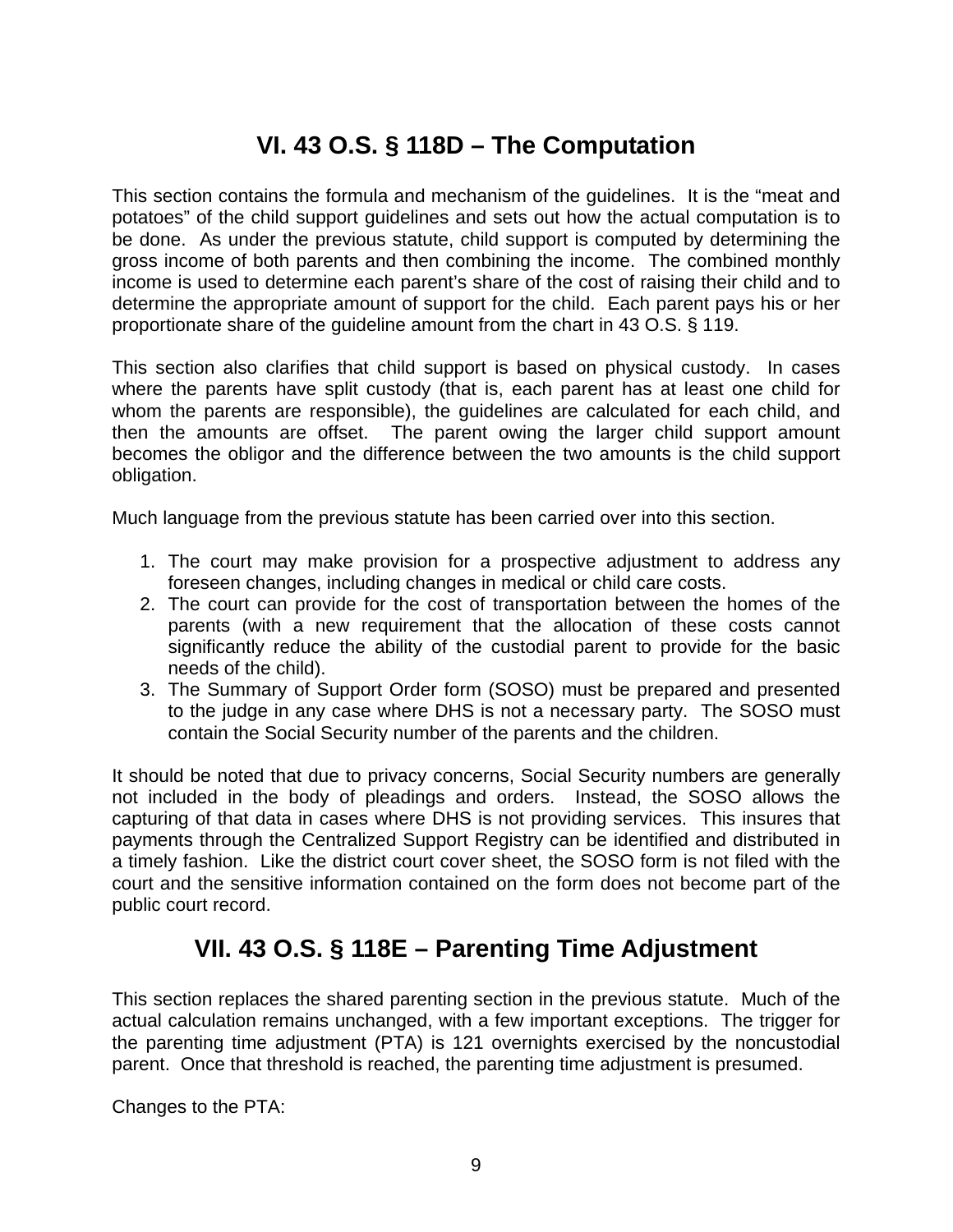- The PTA is presumptive, not mandatory. The presumption may be rebutted if the adjustment is not in the best interest of the child or if the increased parenting time does not result in greater expenditures.
- The formula now uses a sliding scale to determine the adjusted combined child support obligation. The adjusted child support obligation is found by multiplying the guideline amount (based on the combined gross monthly income of the parents) by a varying factor. The statute sets the factors as follows:

"(a). one hundred twenty-one (121) overnights to one hundred thirty-one (131) overnights, the factor shall be two (2),

b. one hundred thirty-two (132) overnights to one hundred forty-three (143) overnights, the factor shall be one and three-quarters (1.75), or

c. one hundred forty-four (144) or more overnights, the factor shall be one and one-half (1.5)."

43 O.S. § 118E(D)(2).

Under this scheme, the credit off the base child support more closely corresponds to the amount of time spent with the child. For example, if the incomes of the parents are equal, the noncustodial parent who spends one-third of the time with the child will receive a 33% reduction in child support.

The provision prohibiting a child support award against the custodial person has been removed. Instead, the statute forbids the payment of child support "by a parent having more than two hundred five overnights", or roughly 60% of the time with the child. Under this section, if the split is 59/41 or above, the custodial person may be a child support obligor. Of course, this will only occur if the custodial person is a parent and has a larger gross monthly income than the noncustodial parent.

The statute also adds a built in protection in subsection E for the custodial person who is facing having the child support obligation lowered by the application of the PTA. First, failure to exercise the number of overnights upon which the PTA is based is a material change of circumstances that would justify a modification. Second, if the obligor fails to exercise the number of overnights, the court can establish the amount of the PTA as a judgment, which is then enforceable like any other child support judgment. Finally, an obligor who fails to exercise the overnights faces losing the PTA for a prospective twelve month period. If that occurs, the obligor may only petition the court for reapplication of the PTA after a twelve month period of exercising the overnights without receiving the adjustment.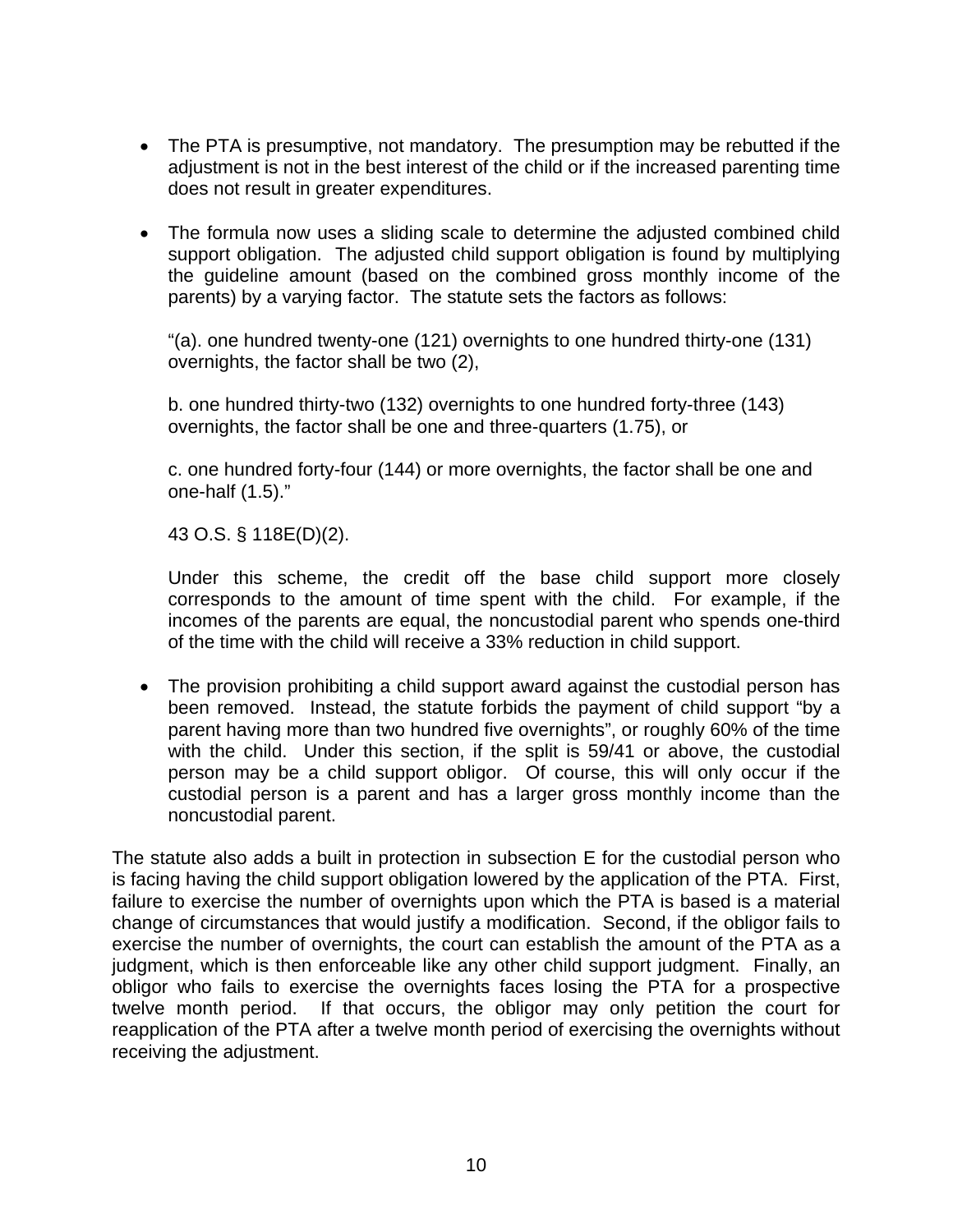For example, consider the case where a mother is given a \$100 reduction in child support based on her exercising 121 overnights per year. If she fails to keep the child for 121 overnights for a period of twelve months, the following can occur:

- 1. Father can file a Motion to Modify to calculate the child support without the PTA.
- 2. The court can grant a judgment against mother for \$1,200 (\$100 x 12 months). Father can then enforce that judgment. The court can order that even if mother begins to exercise the 121 overnights, she will not get the credit back for 12 months. So, in the modification proceeding, the court will calculate the child support without the PTA.

The changes to shared parenting set out in this section should act as assurance to custodial parents first, that the child support will not be slashed, as the "cliff effect" has been ameliorated by the variable rate set out in (D)(2), and second, there will be meaningful recourse if the PTA is granted and the noncustodial parent fails to live up to his or her side of the bargain.

# **VIII. 43 O.S. § 118F – Medical Support**

<span id="page-12-0"></span>The new statute, based on changes to the federal regulations governing child support and Medicaid, requires courts to go further in establishing meaningful medical support orders for children. Under this statute, the court is required to enter an order for medical support "in any case in which an ongoing child support order is entered or modified." Medical support is defined as health insurance, cash medical support, or a combination of the two. The court must make specific orders regarding how health insurance is to be provided and must require the parent ordered to provide coverage to provide proof that the health care coverage has been provided as ordered.

## <span id="page-12-1"></span>*Medical Support Orders - Requirements*

The statute sets out two requirements for medical support. The medical support order must be: 1. reasonable in cost, and 2. accessible. The statute defines "reasonable in cost" as an actual premium cost (for the child(ren) only) that does not exceed 5% of the gross income of the responsible parent. "Accessible" is defined as a plan with available providers that meet the child's health care needs located no more than sixty miles one way from the primary residence of the child.

The statute also sets out a hierarchy for the court to use if multiple options are available. The court should look first for health insurance available through the parents' employers. If both parents have this type of plan available, the court must give priority to the preference of the custodial person. If no employer-sponsored plan is available, the court next looks to other sources of private health insurance. This may include insurance available through a spouse's employer, or a private insurance plan, such as those offered by Blue Cross/Blue Shield. If this option is not available, the court must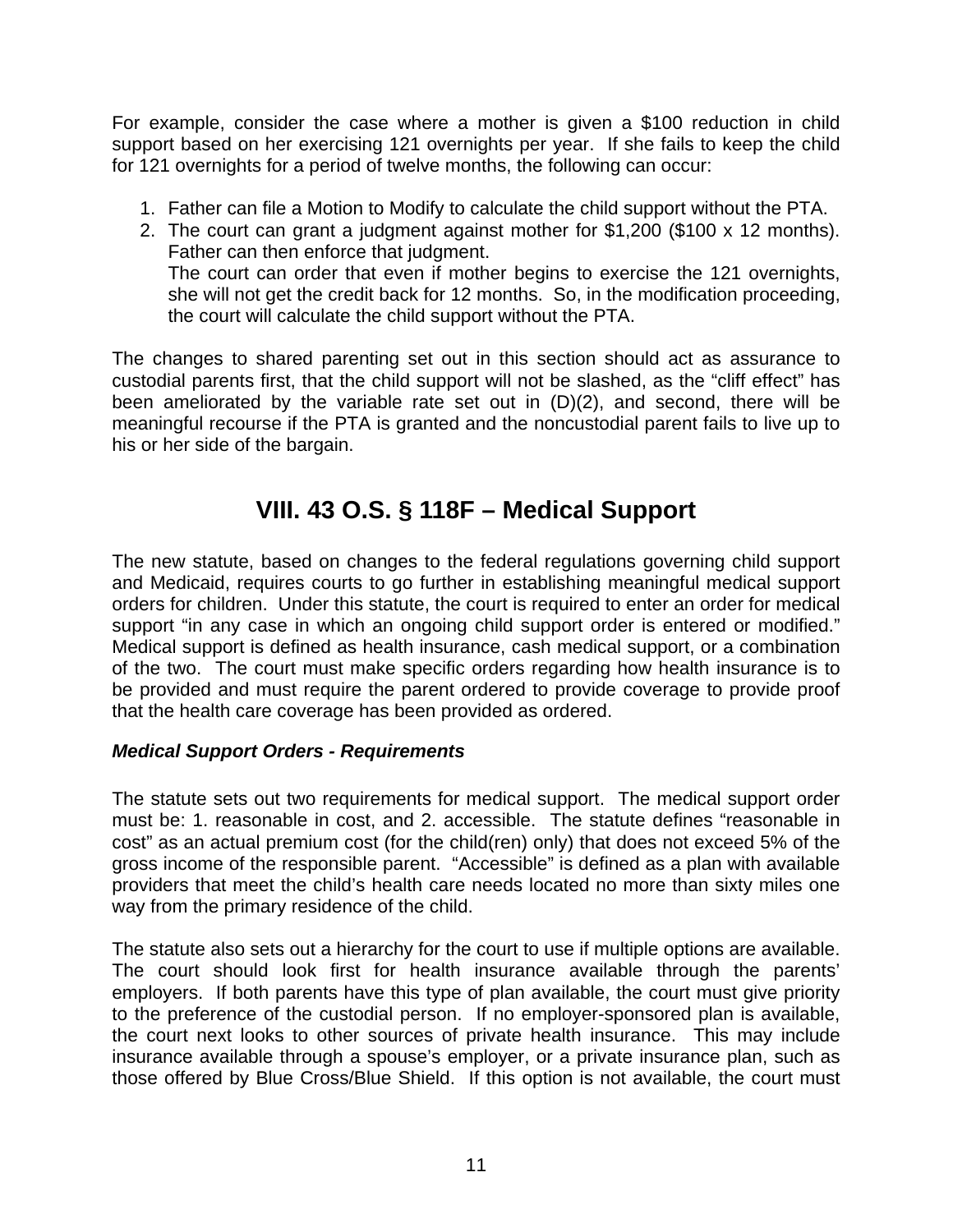order the parents to apply immediately for government medical assistance. In Oklahoma, this would be the SoonerCare program.

#### <span id="page-13-0"></span>*Cash Medical Support*

The statute enacts a new principal in Oklahoma child support, that of "cash medical support." Cash medical support is defined as:

a. an amount ordered to be paid toward the cost of health coverage provided by a public entity or by a person other than the parents through employment or otherwise, or

b. fixed periodic payments for ongoing medical costs.

43 O.S. § 118F(A)(2). Cash medical support is calculated as the obligor's pro rata share of the actual monthly medical expenses, or five percent of his/her monthly gross income, whichever is less.

The cash medical order can be calculated using a chart promulgated by OCSS with assistance from the Oklahoma Health Care Authority.

|  | Eff. JULY 1, 2009 |
|--|-------------------|
|  |                   |

## **OKLAHOMA CASH MEDICAL INCOME GUIDELINES TABLE**

**The following table reflects 185% of the Federal Poverty Guidelines as of 04-01-2009. If the combined income of the parents as shown on line 1 of the Child Support Computation and the total number of children in the case being considered is at or below the amounts on the table, cash medical support will be established at \$0.00. If the combined income exceeds the amount listed on the table for the number of children, the cash medical support obligation will be \$115.00 per child for the children in line 22, pro rated by the income of the parents. The obligor's share of the cash medical order should not exceed 5% of the gross income of the obligor.** 

| Number of<br>children              |         |         |         |         |         |         |         | 8 or more                                 |
|------------------------------------|---------|---------|---------|---------|---------|---------|---------|-------------------------------------------|
| <b>Income</b><br>of the<br>parents | \$2,823 | \$3,400 | \$3,976 | \$4,553 | \$5,130 | \$5,706 | \$6,283 | Add \$577 per<br>month for<br>each over 7 |

Under this chart, if the combined income of the parents is at or below 185% of the federal poverty guidelines for the number of children in the case, the cash medical order is zero. If the income exceeds that amount, the cash medical order is calculated by multiplying \$115 by the number of children in the case, then pro rating it between the parents according to their share of the combined income. The obligor's portion is added to the monthly child support amount. The cash medical order may also be used by pro rating the actual monthly medical expenses for the child if the parents have information as to those costs.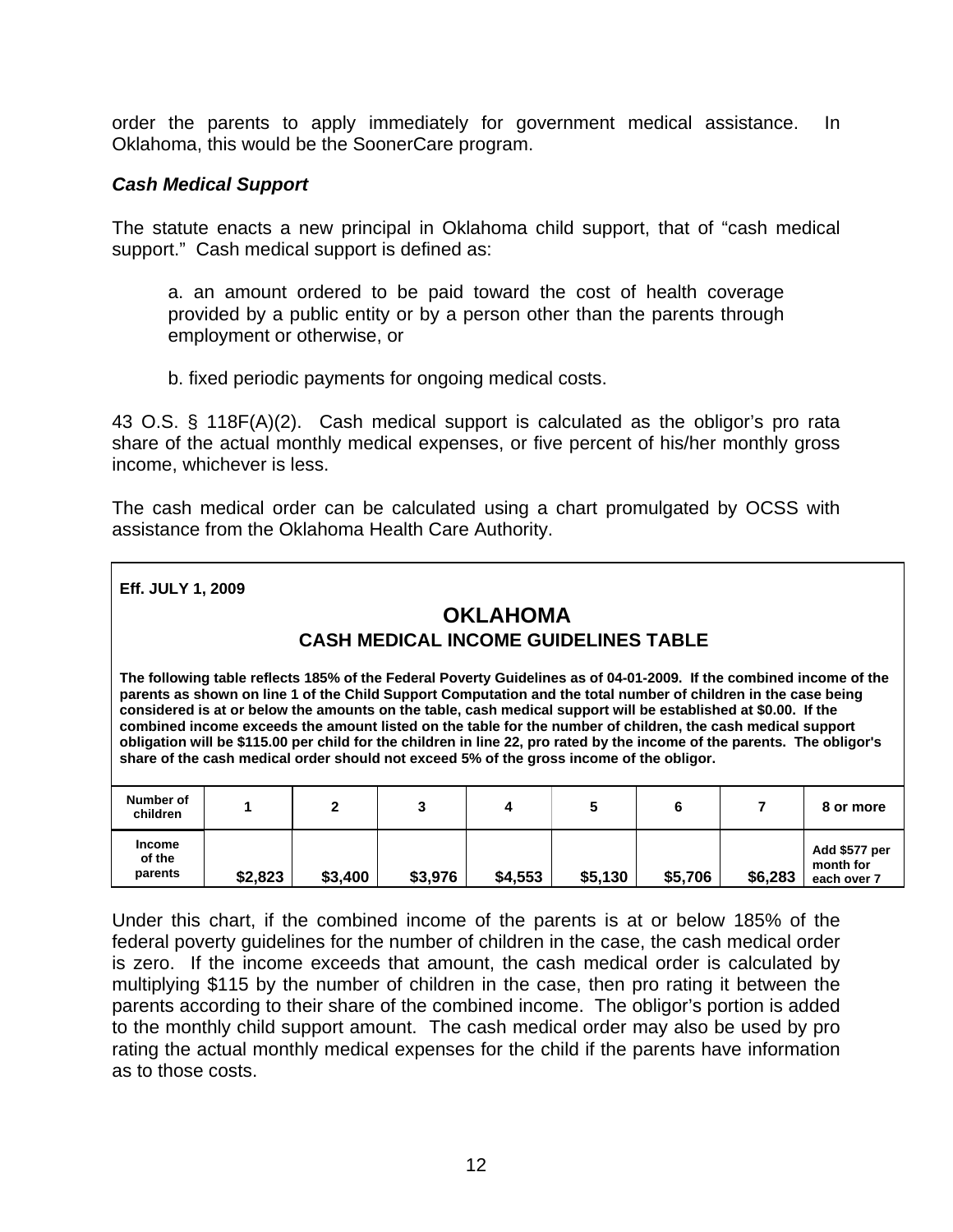The statute allows the discontinuation of cash medical support if health insurance becomes available for the child, provided that the obligor has enrolled the child and provided notice to the obligee and DHS (as appropriate) of the enrollment.

## <span id="page-14-0"></span>*Medical Costs and the Guidelines*

As under the previous statute, the health insurance cost for the child(ren) is allocated between the parents according to their respective percentages of the combined gross income. Either the obligor's portion of the insurance amount is added to the obligor's base child support – in cases where the obligee provides the insurance – or the obligee's portion is subtracted from the obligor's base child support – in cases where the obligor provides the insurance. In the case of a cash medical support order, the cash medical support is added to the obligor's base child support without further pro rating, as the amount already represents the obligor's portion of the "actual medical cost." The parent providing health coverage must furnish proof of the insurance and documentation of any change in the cost, carrier, or benefits within thirty days of the date of change.

If the medical cost changes, the court may adjust the past due or ongoing child support in accordance with the changes. This is shown in the examples below.

Example 1: Custodial person (CP) provides medical coverage at a cost of \$100 per month. The base child support is \$400 per month and the parents are each responsible for 50% of the child support.

- Obligor's child support order: \$200 base child support + \$50 medical insurance = \$250 total monthly amount.
- After ten months, the coverage lapses and no coverage is in force. The CP has no cost for insurance. Eight months after that, the obligor files a Motion to Modify.
- During the modification, the court can find that for eight of the 18 months the order was in effect, the CP had no insurance cost. The court can grant a credit of \$500 (\$50 x 10 months) off of obligor's past support, or give the obligor a reduction of \$500 off of the ongoing child support, at the rate of \$13.88 per month (36 month payout).

Example 2: NCP provides medical coverage at a cost of \$100 per month. The base child support is \$400 per month and the parents are each responsible for 50% of the child support.

- Obligor's child support order: \$200 base child support \$50 obligee's portion of the medical insurance  $= $150$  total monthly amount.
- After ten months, the coverage lapses and no coverage is in force. The obligor has no cost for insurance. Eight months after that, the obligee files a Motion to Modify.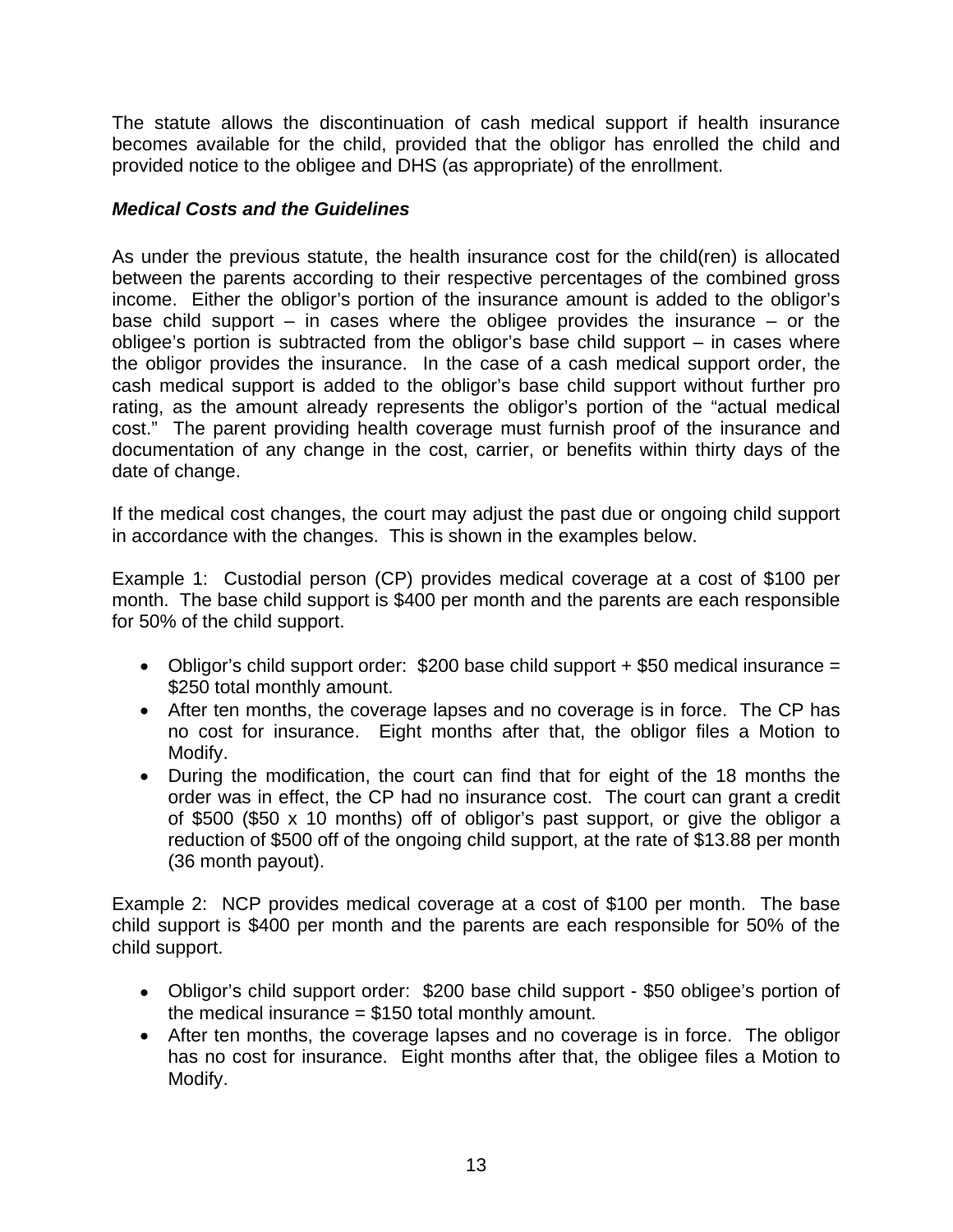• The court can find that obligor owes \$500 (\$50 x 10 months) in additional child support, since he did not actually pay the insurance for those ten months. The \$500 can be set as a judgment and enforced like any other child support judgment.

#### <span id="page-15-0"></span>*Other expenses and exchanging information*

The new statute builds in some protection for parents paying out of pocket medical expenses. As before, uncovered expenses are paid proportionately between the parents. However, proof of those expenses must be exchanged within forty five days of receiving the Explanation of Benefits or other proof of the expense. If the parent incurring the expense fails to exchange the information within this time frame, or a parent fails to notify the other parent of a change in coverage or cost, the court may deny credit or reimbursement for the expense or increased premium.

Changes in insurance costs should be addressed in a review of the order for modification as set out in 118I.

# **IX. 43 O.S. § 118G – Child Care**

<span id="page-15-1"></span>As before, the new guidelines statute allows the court to make provision for child care expenses. This section provides that child care expenses must be "reasonably necessary to enable either or both parents to: 1. Be employed; 2. Seek employment; or 3. Attend school or training to enhance employment income." 43 O.S. § 118G(A). The child care costs should be annualized (or averaged), allocated between the parents according to their percentages, then added to the base child support, becoming part of the final child support order. While adding in the child care to the final amount is not always a popular policy, under Oklahoma case law, it is more appropriate.

## <span id="page-15-2"></span>*Child Care When DHS is Not Providing a Subsidy*

First and foremost of any discussion of child care expenses must be a consideration of *Barnes v. Barnes*, 2005 OK 1. In that case, the Oklahoma Supreme Court ruled it was error when a trial court did not include a determination as to the amount of child care expenses. Id. at ¶ 16. The court found that "[u]nder Oklahoma statute, child care expenses are to be considered a part of the total child support due to the mother, and it is also collectable in an income assignment.  $\ldots$  " Id. at  $\P$  18. Guided by this unambiguous statement by the Supreme Court, the statute includes child care amounts as part of the final monthly child support order.

Again, standard fluctuations in child care amounts are often a known quantity at the outset of a case. For example, it is common knowledge that child care costs are higher in the summer than during the school year. Child care is often abated during extended visitation periods with the non-custodial parent. These issues can be taken into account during the process of annualizing or averaging. During negotiation, discovery, and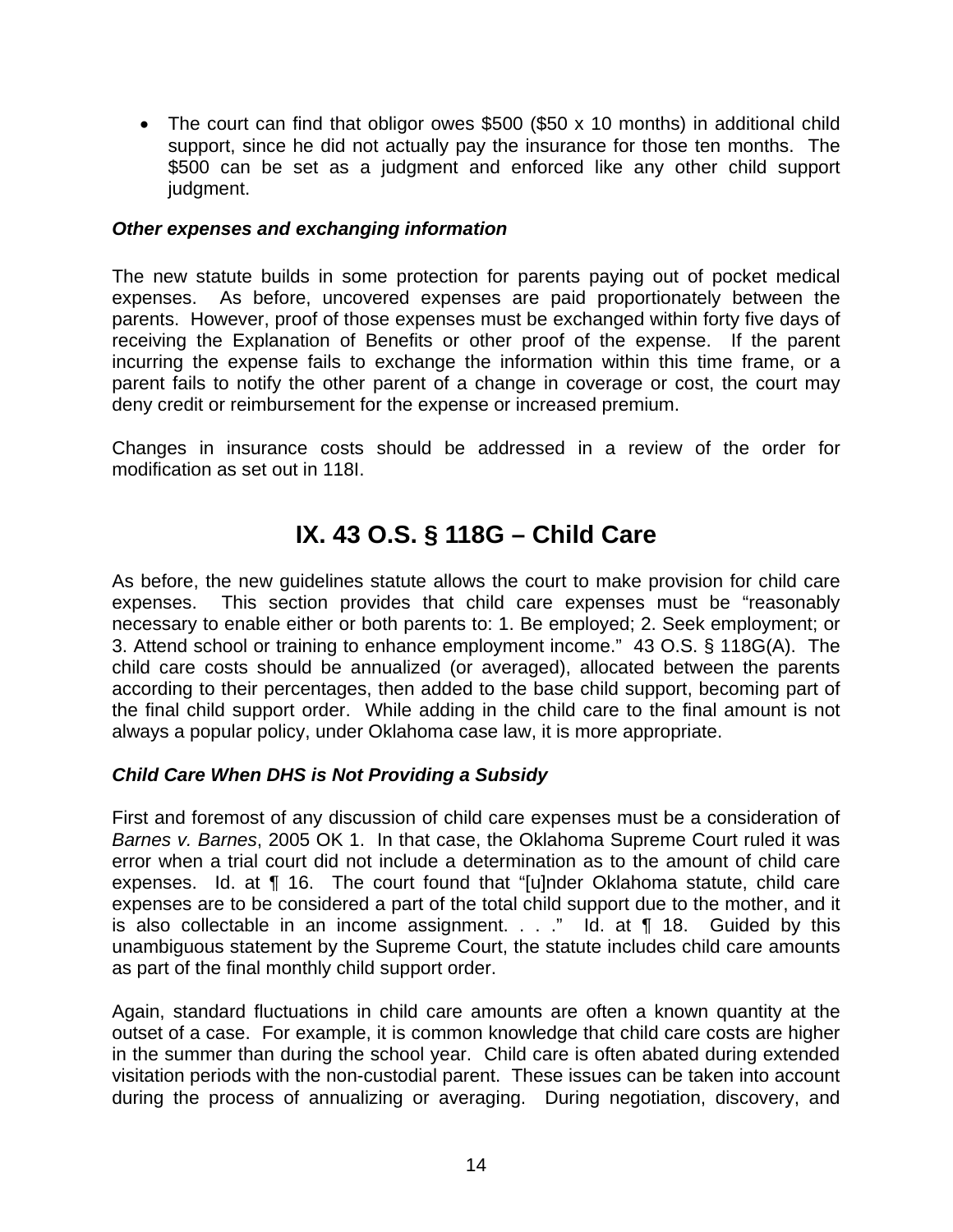sometimes trial, evidence is accrued with regard to the cost of child care, when it will be used, and when the costs will change. The order can reflect those changing circumstances without bringing the parties back to court with each fluctuation.

Changes occurring outside of the expected pattern, like any other change in the expenses or income of the parties, are best handled by a motion to modify. Participants in a DHS child support case can use the administrative process to file for modification free of charge. Standard forms (available at <http://www.okdhs.org/library/forms/default.htm>) enable most parents to file for modification pro se and avoid attorney's fees.

Problems arise in this area when parties do not communicate. (This is, unfortunately, not an exceptional circumstance in the family law arena.) However, as we constantly find throughout child support and family law litigation in general, courts have broad equity power. I have litigated many cases where the court credited the "overpayment" of the child care against the obligor's arrears, even when no motion to modify had been filed. This is true whether in the administrative court or the district courts. Again, courts are experienced and comfortable using their power of equity. Language parallel to the medical under- and overpayment section was not included in this section. Such language would be helpful here.

## <span id="page-16-0"></span>*Child Care When DHS is Paying a Subsidy*

This language has been in the statute since 2006. The intent of the section is to quantify the child care co-payment paid by an obligee who receives a child care subsidy from DHS. This gives the court a specific way of dealing with a foreseeable change of circumstances in the immediate future. See e.g., 43 O.S. § 118(E)(21) (as currently in effect) and 43 O.S. § 118D(F). In the situation where DHS is providing a child care subsidy, the co-payment amount fluctuates as the parent's income increases or decreases. Child support is considered income when determining qualification and amount of a child care subsidy. The calculation is as follows:

- 1. Take the base child support obligation of the parent who is not paying the child care expense and add it to the custodial parent's actual income.
- 2. Refer to the chart showing child care subsidy co-payment amounts. (The chart is available at [http://www.okdhs.org/NR/rdonlyres/7747070A-17C9-](http://www.okdhs.org/NR/rdonlyres/7747070A-17C9-4024-AED5-E994CC30E8D4/0/C4.pdf) [4024-AED5-E994CC30E8D4/0/C4.pdf](http://www.okdhs.org/NR/rdonlyres/7747070A-17C9-4024-AED5-E994CC30E8D4/0/C4.pdf)) Find the appropriate co-pay for the obligee's new income (i.e., income after child support is received).
- 3. That co-pay is used on the guidelines chart as the child care amount. The noncustodial parent is responsible for his or her pro rata share of the co-pay amount.

In a nutshell, the child care co-payment is a known quantity that will change shortly after child support is ordered. Therefore, it is appropriate for the court to make provision for it in the child support order, rather than forcing the obligee to move for modification.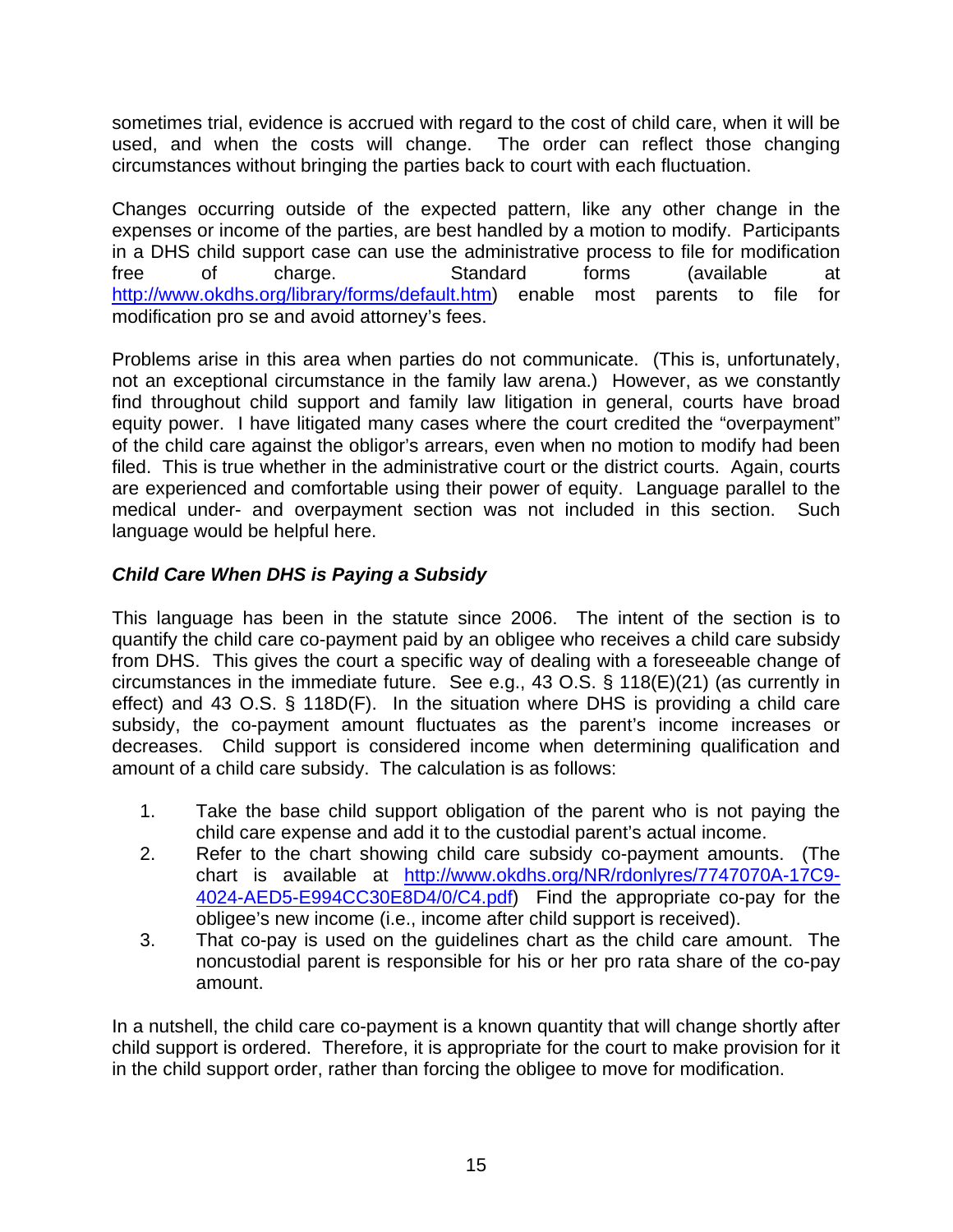As required by statute, DHS has promulgated administrative rules to provide clarification and fill in the gaps for real-world scenarios. As always, the policy for DHS in general and for Child Support in particular can be found at <http://www.okdhs.org/library/policy/> and at the Oklahoma Secretary of State's website. Specific Child Support policy is included in the "Oklahoma Laws and Administrative Code Relating to Child Support" booklet distributed by Child Support free of cost throughout the year.

## <span id="page-17-0"></span>*Parents Providing Child Care*

The statute continues to allow parents to provide child care while the other parent is at work or attending school or training "if it would lead to a significant reduction in the actual annualized child care cost."

# **X. 43 O.S. § 118H – Deviations**

<span id="page-17-1"></span>As under the previous statute, the court may find that the child support guidelines amount is inappropriate under the facts of a particular case and may deviate from that amount, either increasing the child support order or decreasing it. The new statute bases all deviations on the best interests of the child involved, and allows the court to deviate only after meeting the best interests test. Additionally, the court must find one of these factors is present:

a. the amount of support so indicated is unjust or inappropriate under the circumstances,

b. the parties are represented by counsel and have agreed to a different disposition, or

c. one party is represented by counsel and the deviation benefits the unrepresented party.

43 O.S. § 118H(B)(2). No deviation may be made that "seriously impairs the ability of the obligee in the case under consideration to maintain minimally adequate housing, food, and clothing for the children being supported by the order or to provide other basic necessities, as determined by the court." 43 O.S. § 118H(A).

The court must support any deviation with specific findings of fact, which must include the reasons for the deviation, the guideline amount of child support, and a finding of how the deviation serves the best interest of the child and how the application of the guidelines would be unjust or inappropriate.

The statute allows for deviation:

- in cases of extreme economic hardship,
- if a child in a parent's home has extraordinary medical needs (the court must consider all other resources available for meeting those needs),
- in cases where the child is in foster care and the deviation will assist in returning the child to the parent.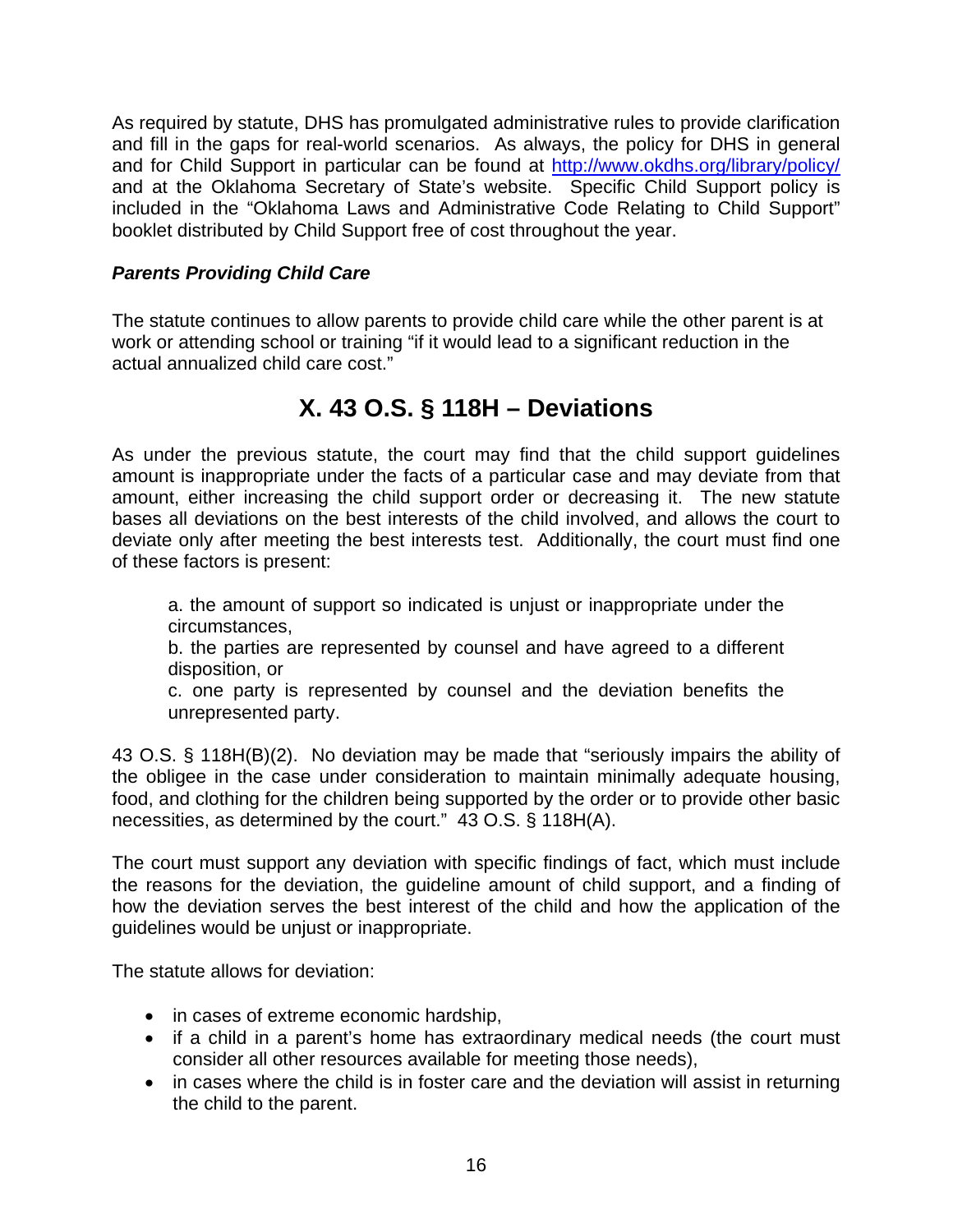The court may also add amounts to the child support obligation as a deviation where there are extraordinary education needs for a child with a disability, or for special expenses, such as music lessons, private school tuition, travel, or other special expenses that the income of the parents will support.

# **XI. 43 O.S. § 118I – Modification**

<span id="page-18-0"></span>This section combines all the modification language from the previous statute. Child support orders are modifiable upon material changes in circumstance, which include, but are not limited to:

- an increase/decrease in the needs of the child;
- increase/decrease in parental income
- changes in annualized child care costs
- changes in medical costs
- one of the children ages out.

Bases for modification throughout the quidelines statutes:<sup>[9](#page-18-1)</sup>

- 1. The number of overnights is below or in excess of the designated nights used to determine the PTA (43 O.S. § 118E(E)).
- 2. Change in the health insurance premium (located both at 43 O.S. §§118F(K) and 118I(A)(1))
- 3. An increase or decrease in the child's needs (43 O.S. §118I(A)(1))
- 4. An increase or decrease in the parties' income (43 O.S. §118I(A)(1))
- 5. Changes in actualized annual child care expenses (43 O.S.  $$118I(A)(1))$
- 6. When one of the children ages out or is no longer entitled to support (43 O.S. §§118I(A)(1) and (C)).

Modifications continue to be effective based on the filing date, absent an agreement of the parties or a court finding that the material change of circumstances actually occurred later than the filing date. The statute also still prohibits retroactive modifications. In other words, a court can order that a modification is effective *later* than the filing date, but not *prior to* the filing date. Child support orders are aggregates and are not "per child" orders. A child aging out is not an automatic modification, but rather, the parents must seek a modification from the court. The statute does clarify that child support automatically terminates once the youngest child ceases to be entitled to support.

With regard to the informal review and adjustment process and the exchange of income information, the court can make provision or the parties can agree to the periodic exchange of information. If the order does not contain such a provision, either party can

<span id="page-18-1"></span> 9 With thanks to Julie Rivers for her concise list in her paper "Child Support For The New Millenium: The Good, The Bad And The Ugly" presented on September 10, 2008, during an OBA Webcast.